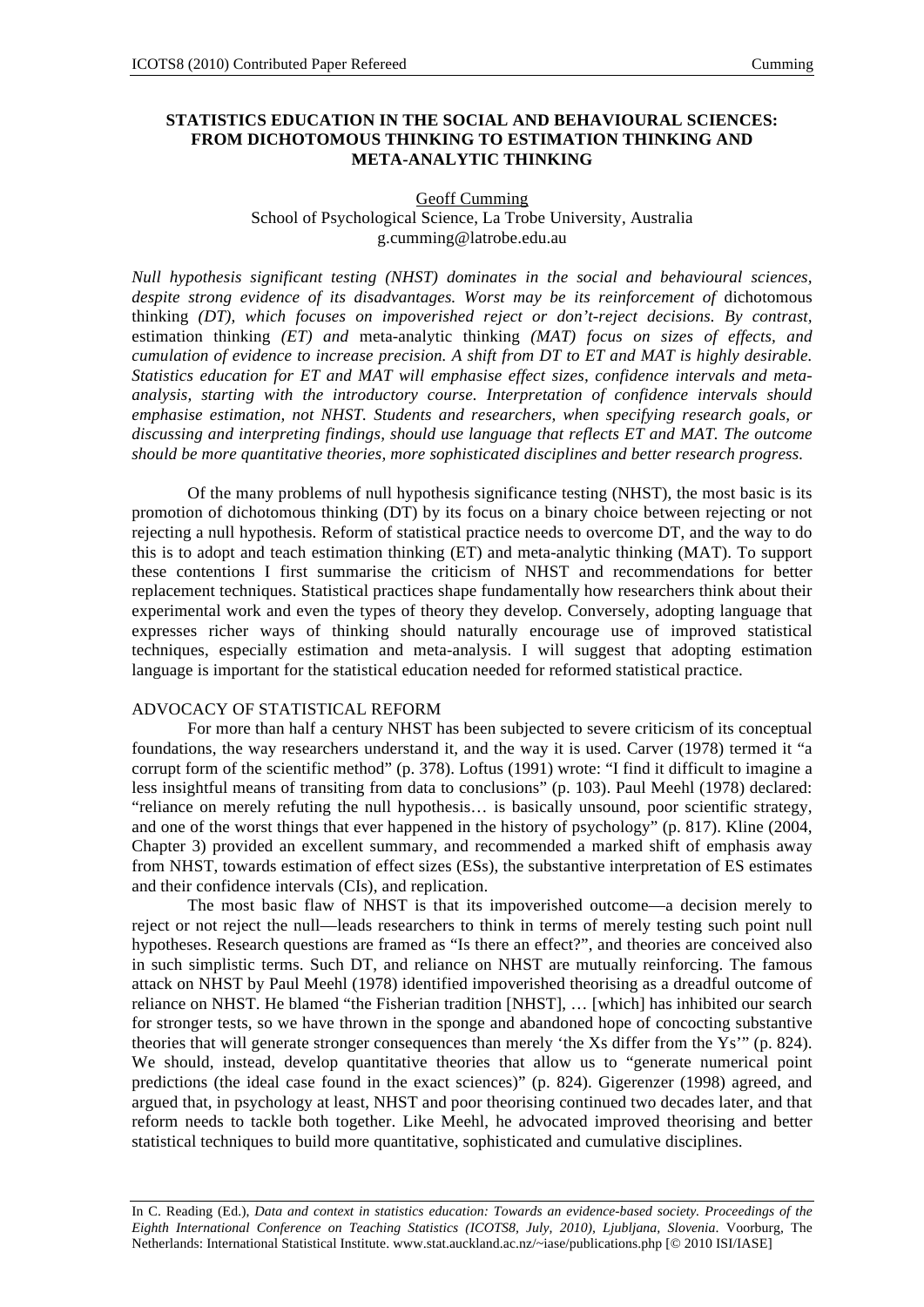# ESCIMAT AND WAYS OF THINKING

Cumming (2010) summarised the immediate goal of statistical reform with the slogan ESCIMAT ("ESS-key-mat"), which combines ESs, CIs, and MAT. This goal is similar to Kline's (2004) and recognises that the main aim of most experiments is to find point and interval estimates (CIs) of the quantities of most interest. In practice, CIs are usually disappointingly wide, although the intervals are just reporting accurately the uncertainty in the data. Seeing wide intervals should encourage us to aim, wherever possible, for greater precision in future experiments. It should also lead us to think of our study in the context of previous studies on similar questions, and possible future studies: That is MAT (Cumming & Finch, 2001). Rarely can a single study settle a question; almost always we need cumulation of evidence over studies, by meta-analysis.

DT suggests asking "Is there an effect?", but ESCIMAT and ET instead ask "How large is the effect"? ET naturally focuses on sizes of effects of interest, and precision of estimates of those effects. ET is the key to expanding conceptions of theory beyond mere dichotomies to Meehl's substantive theories that are rich enough to generate quantitative predictions.

My first main contention is that improvement in statistical practices—a shift from NHST to ESs, CIs and meta-analysis—needs to be accompanied by changes in thinking. Replacing NHST as much as possible by estimation should naturally go with a shift from DT, to ET and MAT. Conversely, encouraging researchers to build quantitative theories, and plan research that asks estimation questions, should naturally lead to use of ESs and CIs, rather than tests of mere dichotomous hypotheses. Advocates of statistical reform need to discuss not only the statistical techniques researchers are advised to use, but the ways researchers can most effectively think about their theories, research planning, and interpretation of results. The desirable shift is from DT, to ET and MAT; from binary thinking to quantitative thinking.

#### NEW LANGUAGE TO PROMOTE NEW THINKING

Hoekstra, Finch, Kiers, and Johnson (2006) reported evidence from one journal that DT correlates with use of NHST. I sought further initial evidence about DT and alternatives by scanning the first ten articles in a recent issue of *Psychological Science*, a leading empirical journal in psychology. All 10 articles used NHST and eight primarily used language suggesting DT to express aims and conclusions. For example in one case the aim was "to determine whether proud individuals would… be viewed positively by their partners", and the conclusion: "individuals experiencing pride were more liked by their partners...  $p = .02$ ."

Just two of the 10 articles used language suggesting ET: One "measured the degree to which…", and the aim of the other was "estimating the financial value of...." Analysis and interpretation focussed on, respectively, the degree to which…, and the estimated financial value.

Investigation of researchers' thinking by examining published articles requires analysis of language, especially the language used to express aims and conclusions. It seems easy to identify language that indicates underlying DT or ET, as in the brief examples above. Conversely, we can expect that deliberately adopting *estimation language* should encourage ET, and go naturally with use of ESs and CIs. My second main contention is that a useful strategy towards statistical reform is to encourage deliberate adoption of estimation language, and then *meta-analytic language*.

A thoroughgoing shift from DT to ET will require changes at every stage of research, including theorising, planning of experiments, analysing and reporting data, and discussing and interpreting findings. I suggest there are three points where, in many cases, it may be effective to promote change in behaviour. The first is to deliberately use estimation language to express theoretical expectations and experimental aims; this should influence theoretical conceptualisation, research planning, and selection of statistical techniques. The second step of deliberate behaviour change is to report ESs and CIs, and the third is to use estimation and meta-analytic language to interpret the ES estimates and their CIs, and to state conclusions.

The most important change point may be the first, because if theoretical predictions and experimental aims are expressed in terms of estimation, all else may follow. We should therefore encourage researchers not to state binary hypotheses, but to ask "To what extent is the novel procedure effective…?", or "How many…?", or "How strong is the relation between…?". The aim should be "to estimate the extent of…", or "to evaluate how closely the data fit these predictions…".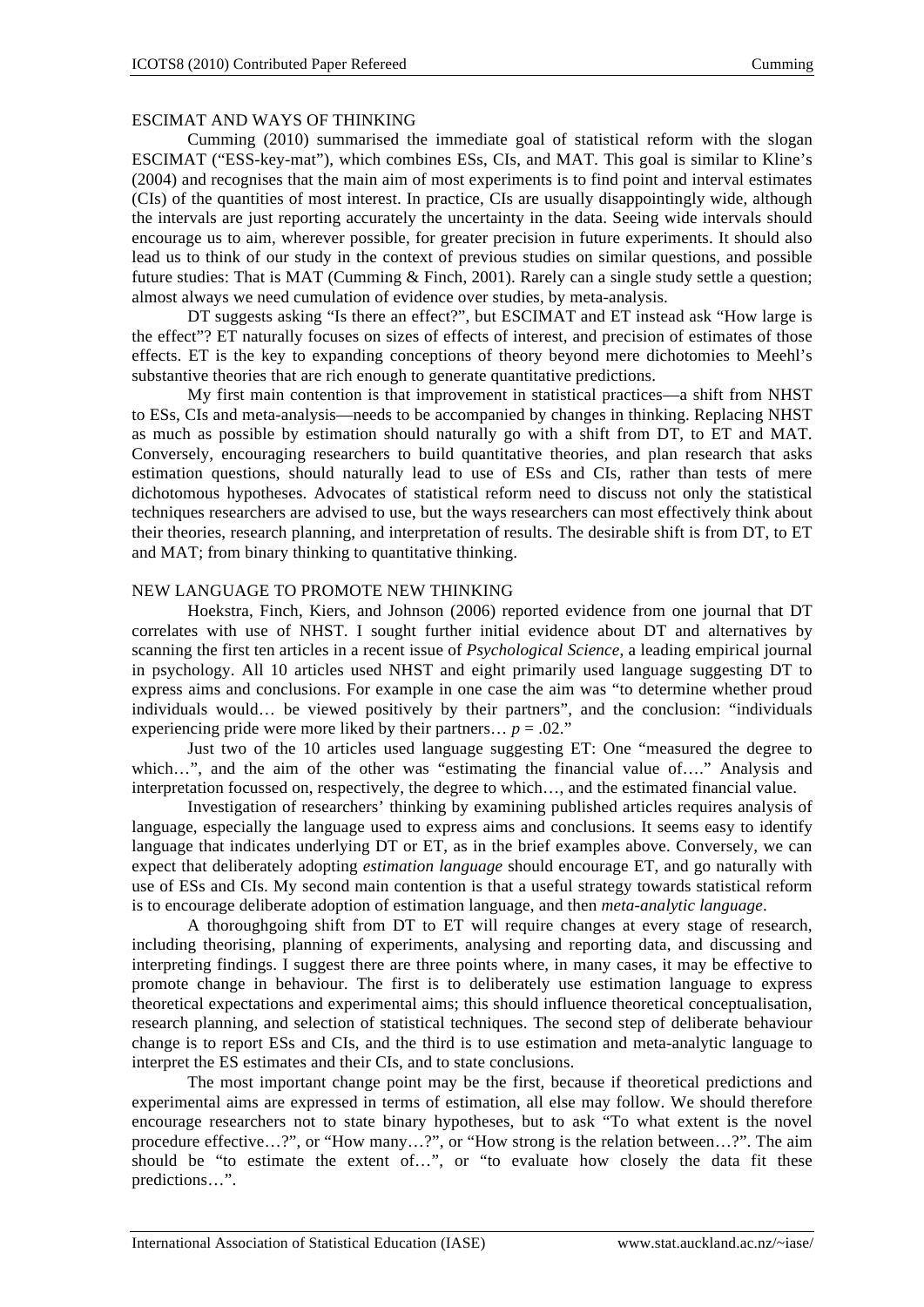The medical journal *The Lancet* requires any report of a clinical trial to make "direct reference to an existing systematic review and meta-analysis. When a systematic review or metaanalysis does not exist, authors are encouraged to do their own" (Young & Horton, 2005, p. 107). This requirement reflects MAT, and encourages researchers to think of cumulation of evidence over studies, to achieve more precisely estimated ESs. Such thinking should also lead researchers to report and discuss their results in ways that make it easy to include them in future meta-analyses.

### RESEARCH NEEDED

Evidence-based practice (EBP) is expected of practitioners of medicine, psychology and other disciplines. Beyth-Marom, Fidler, and Cumming (2008) argued that statistical practice should also be evidence-based. Statistical reform should be guided by relevant evidence, including evidence from statistical cognition (Beyth-Marom et al.), which is the study of how people understand statistical concepts and interpret statistical messages. If reformed statistical practice is to be EBP, and to support my argument, research is needed on several issues. First, does DT dominate, as I claim, and accompany use of NHST? The only relevant study I have found is that of Hoekstra et al. (2006), who found evidence that NHST does go with DT.

More generally, all my claims above need to be investigated empirically. What language do researchers use, and what are the relations among language, the underlying thinking, and choice of statistical technique? Journal studies and interviews with researchers could illuminate these relations. We also need intervention experiments in which researchers are assigned particular types of language to use, for example to express experimental aims. Then their choices of statistical techniques and the way they express conclusions would be analysed. We should also study how readers interpret findings, as a function of how they are expressed.

A major research aim would be to test my two contentions by examining how effective it could be to persuade researchers to change their language, as a helpful step towards choosing better statistical techniques. To what extent can deliberate use of estimation and meta-analytic language lead to improved choices of statistical methods and better reporting of conclusions?

ESCIMAT reform of statistical practices is needed across many social and behavioural science disciplines, and also to some extent in biological and medical disciplines—any discipline that relies heavily on NHST. However it is researchers in psychology and education that have the skills to conduct the statistical cognition and learning research that is needed to guide reform in all those disciplines. This research is an important and urgent task for psychology and education.

# NEW LANGUAGE IN STATISTICS EDUCATION

The *Publication Manual* of the American Psychological Association (APA) is highly influential, being used by more than 1,000 journals across numerous disciplines. The latest edition (APA, 2010) includes NHST, but also makes strong recommendations for use of ESs and CIs. It is the first edition to give guidance and many examples to support ES and CI recommendations.

This edition (APA, 2010) says "State hypotheses and their correspondence to research design" (p. 28), and "After presenting the results, you are in a position to… interpret their implications, especially with respect to your original hypotheses" (p. 35). Such statements focus on testing hypotheses, which most researchers would take to mean NHST, and so the statements betray DT. There are, however, signs of change. It also states: "After you have introduced the problem… [state] your hypotheses or specific question…. Explain how the research design permits the inferences needed to examine the hypothesis or provide estimates in answer to the question" (p. 28). This covers ET as well as NHST. There are an encouraging number of references to investigating a problem or question, and making estimates. These are welcome signs in the language used by the *Manual* that DT is not always taken for granted and ET has a place.

 Aron, Aron and Coups (2008), which we use in our introductory course, introduces NHST by referring to its "opposite-to-what-you-predict, roundabout reasoning… something like a double negative" (p. 147). By contrast, estimation is much more natural. If a chemist studies the melting point of a new plastic, even the beginning student should find it natural to see an answer like  $^{14}$  132.5 $\pm$ 0.2°C". Similarly, if a psychologist studies a new therapy, a beginning student should need little explanation to understand an answer like "7.5 points on the anxiety scale, 95% CI [4.5,